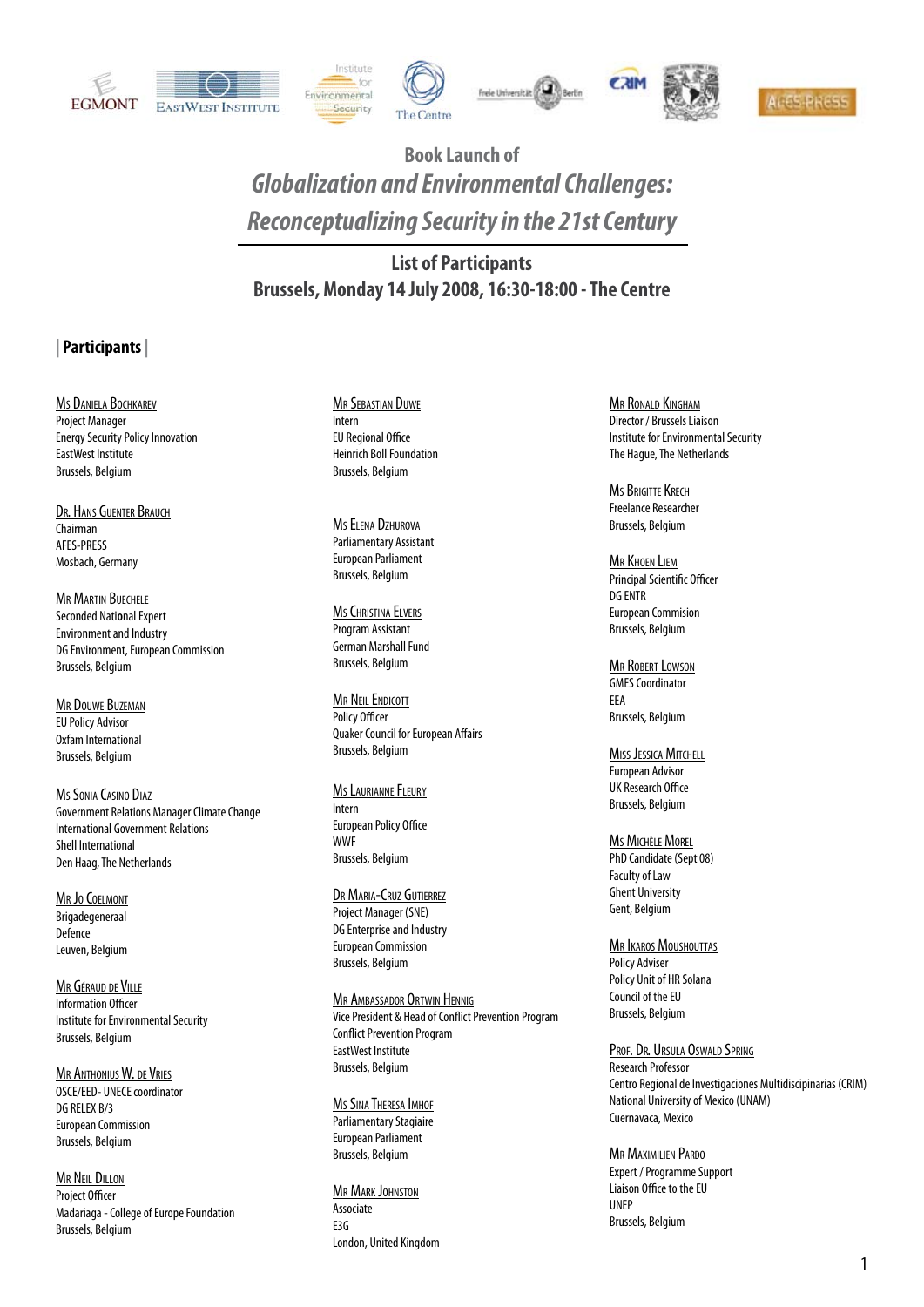Ms Ilze Plavgo Intern Permanent Representation of Latvia to the EU Brussels, Belgium

**Ms CHANTAL SHALUKOMA** Doctorante Biologie des organismes Université Libre de Bruxelles Brussels, Belgium

**MR TOM SPENCER** Vice-Chair Institute for Environmental Security Churt, Surrey, United Kingdom

DR. CHRISTINA STADLBAUER Policy Manager IFN Brussels, Belgium

Mr Benjamin Sturtewagen Executive Assistant to Head of Conflict Prevention Program Conflict Prevention Program EastWest Institute Brussels, Belgium

Mr Raymond van Ermen Executive Director EPE Brussels, Belgium

**MR FREDERIC VAN PETEGHEM** Student University of Ghent Belsele, Belgium

Dr Renaat Van Rompaey Managing Director Congo Forest Expert Group WIx Wageningen Intl Experts Wageningen, The Netherlands

DR PATRICE YAMBA T. KANTU ESPA Project Coordinator/Congo Basin - DRC Institute for Environmental Security Brussels, Belgium

#### **| Apologies |**

**Ms Magali Benites** Student UCL Louvain-la-Neuve, Belgium

Mrs Margaret Brusasco-Mackenzie Senior Advisor Institute for Environmental Security Tervuren, Belgium

Mr Gordon Buhagiar Energy and Land Transport Attache Permanent Representation of Malta to the EU Brussels, Belgium

**MR MARCO TULIO S. CABRAL** Head of the Environment and Energy Section Mission of Brazil to the European Communities Brussels, Belgium

**MR FRANCIS P. CHALI** Political Counselor Zambia Embassy Brussels, Belgium

**MR CARLO CLINI** Director Autonomous Region of the Aosta Valley Brussels, Belgium

Ms Nur Rafeeda Daut Phd student University of Kent (BSIS) Brussels, Belgium

**MR WILLY DE BACKER** Independent Energy, Environment & Ecological Economics Journalist 3E Intelligence Brussels, Belgium

Mr Randall De Garis Professional Consultant Concepts Development Eurocontrol Brussels, Belgium

**MR MICHEL DE TROGH Director** Finance Federal Public Service Lochristi, Belgium

DR TERESA FAJARDO DEL CASTILLO Professor Public International Law University of Granada Granada, Spain

**Ms MEERA GHANI-ENELAND** Policy Advisor EU Climate and Energy Package Campaign WWF European Policy Office Brussels, Belgium

**MR PATRICK GRIGNARD** journalist Press W.T.N. Brussels, Belgium

**MR IWAN HIDAYAT** Alternate Head Indonesian Embassy Brussels Brussels, Belgium

**MR BJORN HULTIN** Managing director Intercity Consulting Brussels, Belgium

**MR MARC LAPLASSE** Advisor Open VLD - Studiedienst Brussels, Belgium

Mr Sérgio Lopes Trainee Sustainable Development Observatory **EESC** Brussels, Belgium

Dr. Frank Maes Professor International Public Law Faculty of Law - Ghent University Gent, Belgium

Mr André Massart Journalist Freelance Sint-Stevens-Woluwe, Belgium

**MRS SYLVIE MOTARD** Head Liaison Office to the EU UNEP Brussels, Belgium

Ms Ana Novak Africa Director Ministry of Foreign Affairs of the Republic of Slovenia Ljubljana, Slovenia

Ms Ashlyn O'Mara Assistant to Arno Behrens **CEPS** Brussels, Belgium

**MR ANTONIO ORTIZ** Policy Adviser Office of the Secretary General NATO Brussels, Belgium